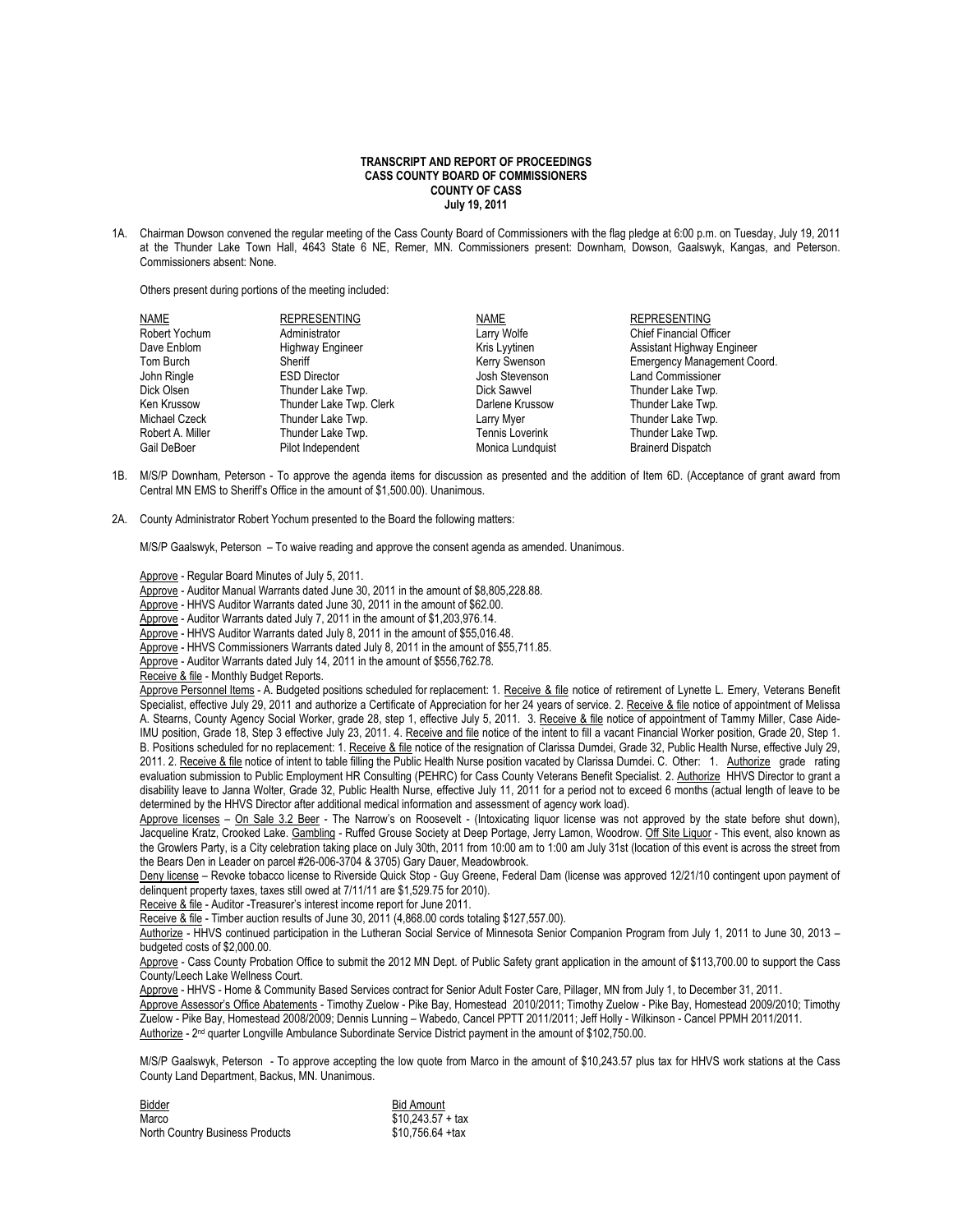Approve - Cass County Family Center quarterly progress reports and payment of quarterly expense claims totaling \$19,822.00. Approve - Out of state travel for Sheriff Tom Burch – National Sheriff's Institute in Longmont, CO on Sept. 18-24, 2011 (all expenses for meals, lodging and training paid by the National Sheriff's Association). Receive & file - Cass County HHVS cash account balance comparison and child service costs through June 2011.

- 2B. County Administrator Yochum reported that the Minnesota Legislature went into special session at 3:00 p.m. Tuesday, July 19, 2011 to focus on the adoption of a State budget for July 1, 2011 through June 30, 2013. Mr. Yochum added that County service delivery had minimal disruption during the State shutdown and that the staff will summarize upcoming legislation as it occurs. No action necessary.
- 2C. County Administrator Yochum summarized the Personnel Committee of the Board meeting held Monday, July 18, 2011 regarding an AFSCME HHVS Unit Step 3 grievance (Union objection to changing the job posting procedure for job specific positions). Mr. Yochum noted that in the past there had been as many as eight Social Worker job descriptions and currently there are two Social Worker positions in accordance with the MN Merit System and County Board action of April 19, 2011. The Personnel Committee of the Board recommends denial of the grievance.

M/S/P Downham, Gaalswyk – To deny the AFSCME HHVS Unit Step 3 grievance dated July 5, 2011 regarding job postings, and further, to refer the same to Labor Counsel Tom Fitzpatrick. Unanimous.

2D. Administrator Yochum reported back on tabled board action of Tuesday, April 19, 2011 regarding the annual Cass County auction. The Board requested examination of electronic sale options. Mr. Yochum presented a report including: live auction sale results of August 23, 2010 totaling \$36,281.33, information on an online auction service from PublicSurplus.com website, a tentative list of items for a 2011 auction, and the 2010 MN Statutes 330.06 Unlicensed Sales - which allows the Sheriff to hold an auction. The estimated cost of live auctions appears to be similar to electronic auctions (approximately 15% of sales) after considering commissions, advertising and preparation. Mr. Yochum reported that due to the small volume of sale items and savings to the County that Sheriff Tom Burch offered to conduct the 2011 auction.

M/S/P Peterson, Gaalswyk - To accept Sheriff Tom Burch's offer to conduct the 2011 Cass County Auction, and direct staff to invite Cass County Townships & Cities to participate. Unanimous.

3A. Chairman Dowson acknowledged the Public Hearing Notice on the revocation of County road status for Minnow Bucket Lane NE located in Thunder Lake Township. County Highway Engineer David Enblom presented three options: Option #1 - To revocate Minnow Bucket Lane NE to Thunder Lake Township, Option #2 – To extend the private driveways to CR #7, and Option #3 – Minnow Bucket Lane NE could become a private road. Area residents and Township Officers discussed the alternatives and reported no consensus has been reached at this time.

M/S/P Peterson, Gaalswyk – To close the public hearing on the revocation of County road status for Minnow Bucket Lane NE located in Thunder Lake Township, and further, request the Cass County Highway Department to develop a preferred option after consulting Thunder Lake Township officials and area residents. Unanimous.

4A. Highway Engineer Dave Enblom presented bid results for award consideration for SP 011-607-010 – CSAH 7 Pavement Preservation from CR 129 to State Hwy. #6. Bids were opened at 2:00 PM on July 13, 2011.

Project No.: SP 011-607-010 (CSAH #7 Pavement Preservation) Engineers Estimate \$1,660,833.75

| Bidder                             | <b>Total Bid Amount</b> | Percent Over/Under Estimate |
|------------------------------------|-------------------------|-----------------------------|
| Tri-City Paving, Inc.              | \$1,605,455.10          | 3.33% Under Estimate        |
| Anderson Brothers Construction Co. | \$1.672.270.92          | 0.69% Over Estimate         |
| Central Specialties, Inc.          | \$1.823.547.54          | 9.80% Over Estimate         |
| Hawkinson Construction Co., Inc.   | \$1,950,674.39          | 17.45% Over Estimate        |
| <b>Knife River Materials</b>       | \$1.958.771.88          | 17.94% Over Estimate        |

M/S/P Peterson, Downham - To award the bid to the following apparent low bidder (received on July 13, 2011) for SP 011-607-010 (CSAH #7 pavement preservation) to Tri-City Paving, Inc. in the bid amount of \$1,605,455.10 (3.33% Under Estimate of \$1,660,833.75) contingent upon MnDOT approval. Unanimous.

4B. Mr. Enblom presented correspondence from the USFS Chippewa National Forest regarding a turn lane project at the Walker Forest Service Station entrance on Trunk Hwy. #371 and re-alignment of Walker Bay Boulevard. The USFS requests Cass County to act as project sponsor that allows commitment of Federal funds.

M/S/P Dowson, Peterson – To approve Cass County to act as project sponsor for the USFS Turn Lane Project located at the Walker Forest Service Station entrance on Trunk Hwy. #371, and further, that fiscal agent status for the project will be determined at a later date. Unanimous.

- 5A. ESD Director John Ringle discussed the AdHoc Committee of the Board (Gaalswyk, Peterson) meeting of Monday, July 11, 2011 regarding land use ordinance revisions, and the shoreland restoration program process. Mr. Ringle reported that the AdHoc Committee comments on the land use ordinance revisions were filed with the Planning Commission at their hearing of July 13, 2011. The Planning Commission continued the public hearing to a date after Monday, August 8, 2011. The committee report also noted that public staff assistance on shoreland restoration is incidental to completing these cost sharing projects and that efforts continue to develop private market capacity. No action necessary.
- 5B. Mr. Ringle presented a planning and zoning activity report for 2011 second quarter and first half totals. First half 2011 zoning permit activity was down about 10.6% with ESD issuing 486 permits compared to issuing 544 permits for the same period in 2010. Revenue on zoning actions was down \$11,232 (8.8%) this year on first half revenues of \$115,548 versus \$126,780 during the first half of 2010. Activity by township was provided. Cass County ESD continues to meet the demand for services with 2 field staff - down one field staff person from last year. No action necessary.